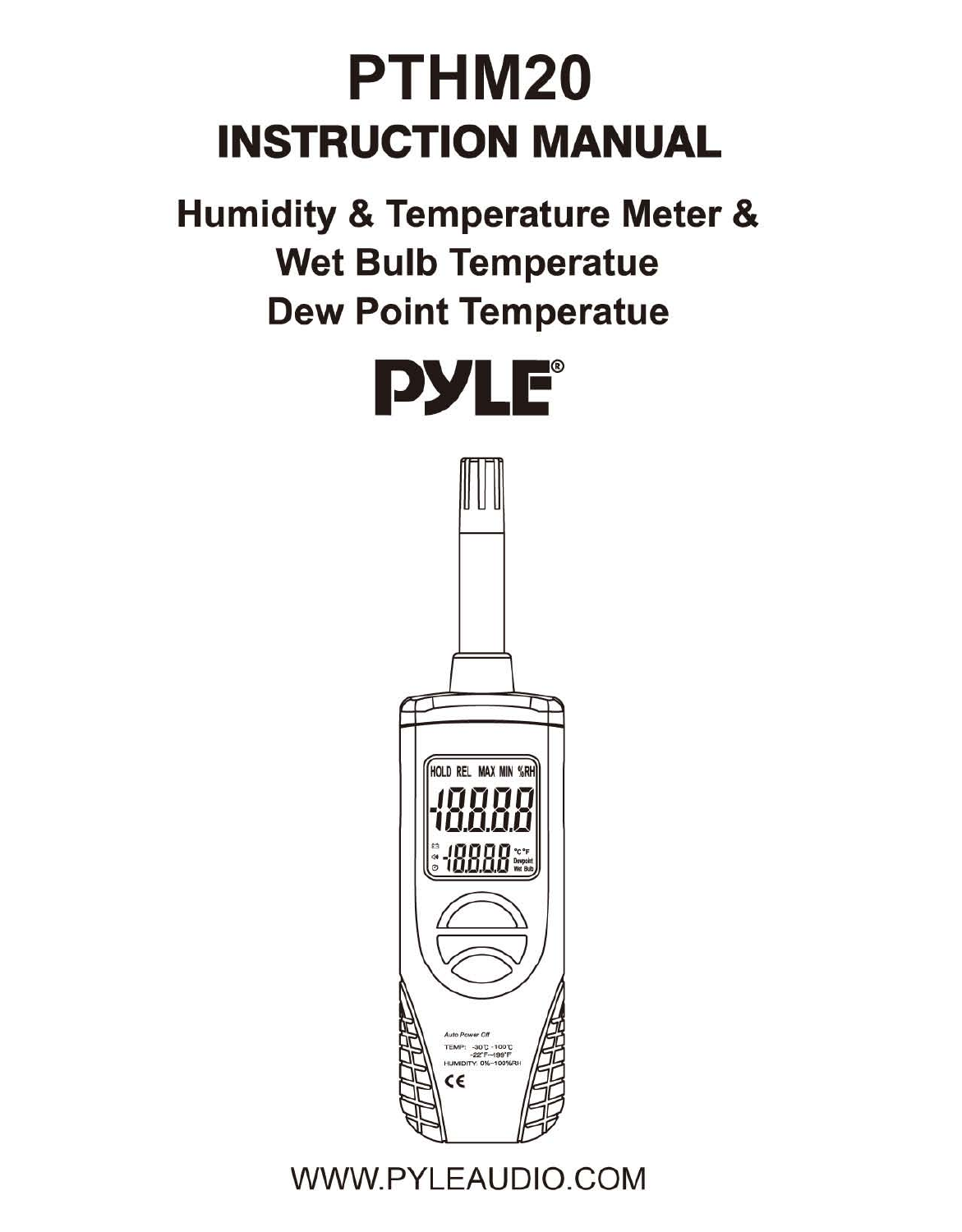# **TABLET OF CONTENTS**

# **TITLE**

- 1. INTRODUCTION
- 2. FEATURES
- 3. SPECIFICATIONS
- 4. PANEL DESCRIPTION
- 5. HUMIDITY AND AIR TEMPERATURE MEASUREMENTS
- 6. BATTERY REPLACEMENT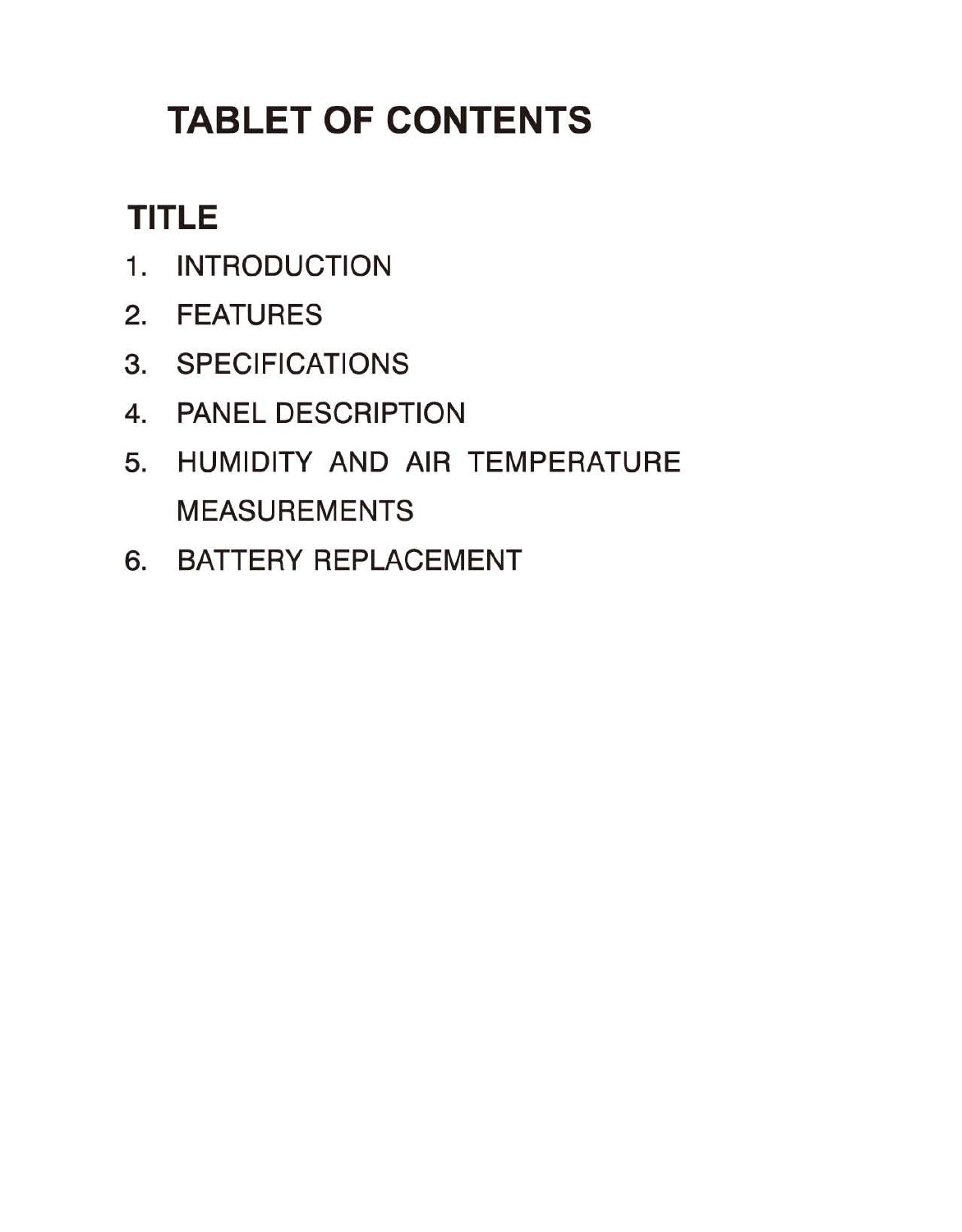# **1. INTRODUCTION**

The digital Humidity & Temperature Meter & Wet Bulb Temperature Dew Point temperature has been designed to combine the functions of Humidity Meter, Temperature Meter, Wet Bulb Temperature and Dew point temperature.

It is an ideal Humidity & Temperature Meter Instrument with scores of practical applications for laboratorial, industrial, Engineer and professional use.

The Humidity & Temperature Meter is for use a humidity & temperature semiconductor sensor. This operation manual contains general information and specification.

### **2. FEATURES**

- Fast Response Time %RH: 10S (90% at 25°C still air)
- High Accuracy
- Dew Point Temperature  $(-22^\circ F~212^\circ F~30^\circ C~100^\circ C)$
- Wet Bulb Temperature  $(32 \degree F \sim 176 \degree F / -0 \degree C \sim 80 \degree C)$
- Resolution 0.01%RH,  $0.01^{\circ}$ F/0.01 $^{\circ}$ C
- Max Hold and Data Hold Function
- Micro Processor-based Design
- Dual Display Temperature & Humidity
- Auto Power Off, Disable Sleep Mode
- Backlight
- Mini Size
- Size (H\*W\*D): 225\*45\*34mm
- Weight: 200g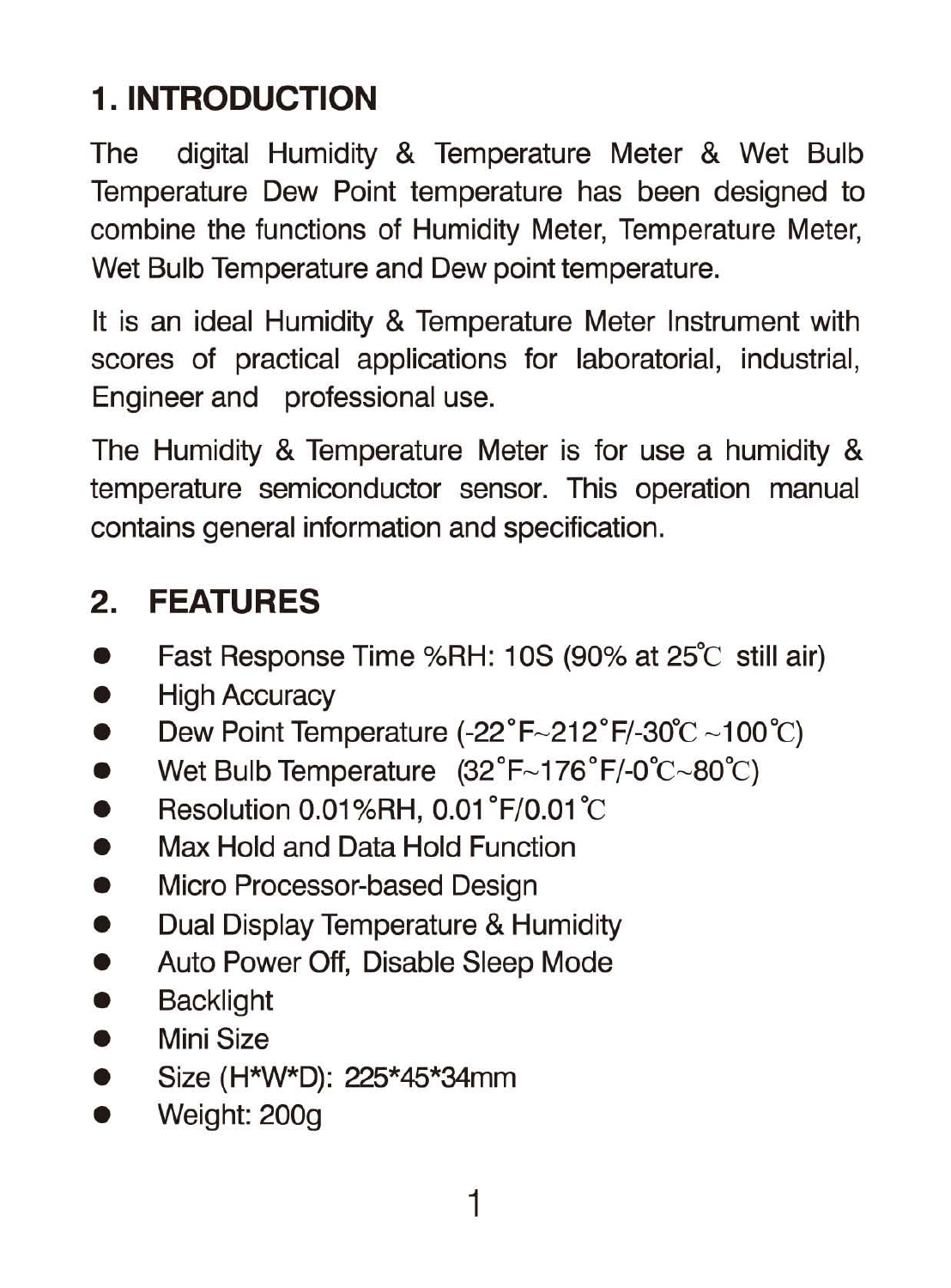#### 3. **SPECIFICATIONS**

Display: Large 4-1/2 dual digital LCD display with backlight Sensor Type: A single chip relative humidity and temperature multi sensor module comprising a calibrated digital output. **Response Time:** %RH:10S (90% at  $+25^\circ$ ) still air) Accuracy Note: Accuracy is specified for the following ambient temperature range: 64 to 82°F (18 to 28°C) Sampling Rate: 2.5 samples per second Polarity: Automatic, (-)negative polarity indication. Over-range: "OL" mark indication. Low Battery Indication: The " $\leftarrow$ " is displayed when the battery voltage drops below the opera-ting level. **Operating Conditions:** 32 to 104 $^{\circ}$ F (0 to 40 $^{\circ}$ C); < 80% RH non-condensing Storage Conditions: 14 to 140°F (-10 to 60"C); <80% RH non-condensing Auto Power Off: Meter automatically shuts down after approx.15 minutes of inactivity (Sleep Mode) To override Auto Power Off function (Non-Sleep Mode): Firstly press hold/backlight button, then press power button. After the full display appears, release both buttons. Icon"  $C$  " will not shown on the LCD. The unit will not auto power off now. Power: One standard 9V, NEDA1604 or 6F22 battery.

Dimensions/Wt.: 225 (H) x 45 (W) x 34 (0) mm/200g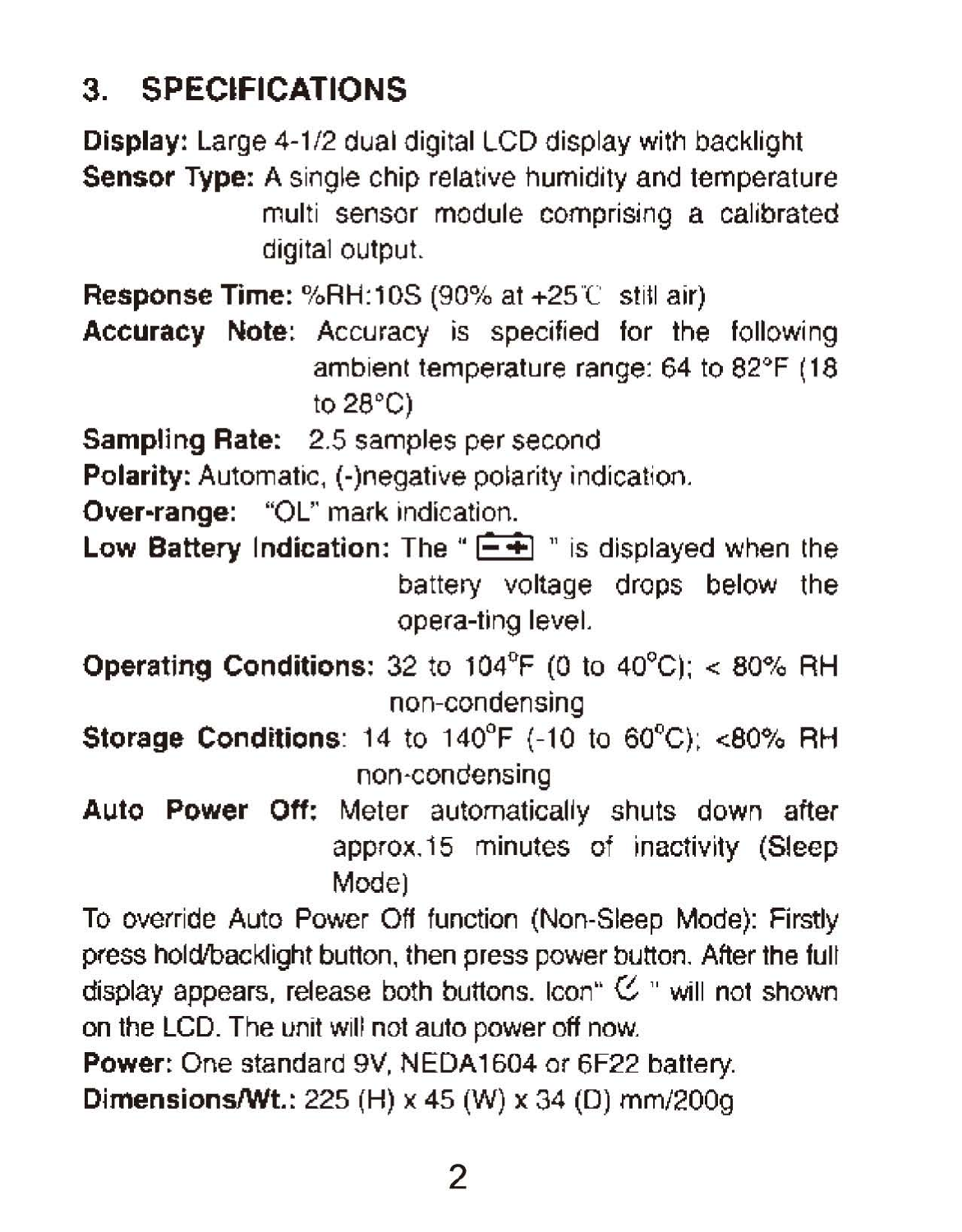Humidity / Temperature Measurement Range: Humidity: 0%-100%RH Temperature: -22°F - 212°F, -30°C- 100°C  $Resolution: 0.01\% RH. 0.01\mathrm{^{T}/^{o}C}.$ Humidity Accuracy: ± 2%RH (at 25°C, 20%-80% RH). ± 2.5%RH (at other ranges)

Note: The measuring range is from 0% to 100%, but above 80% and below 20% the deviation is not specified.

Air Temperature Accuracy:  $\pm$  0.5°C/ $\pm$  0.9°F(at 25°C)  $\pm$  0.8°C/ $\pm$  1.5°F(all other ranges)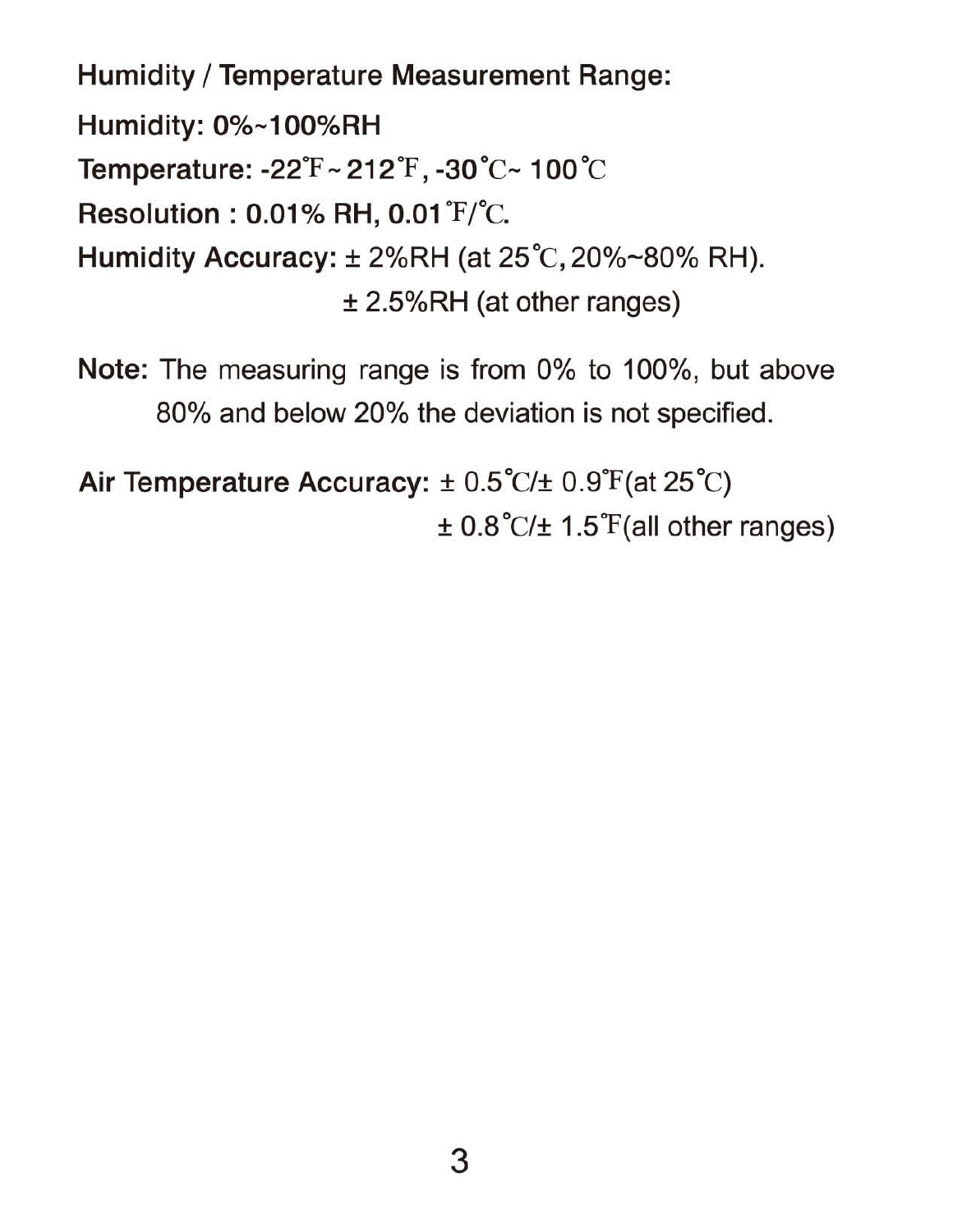#### **4. PANEL DESCRIPTION**

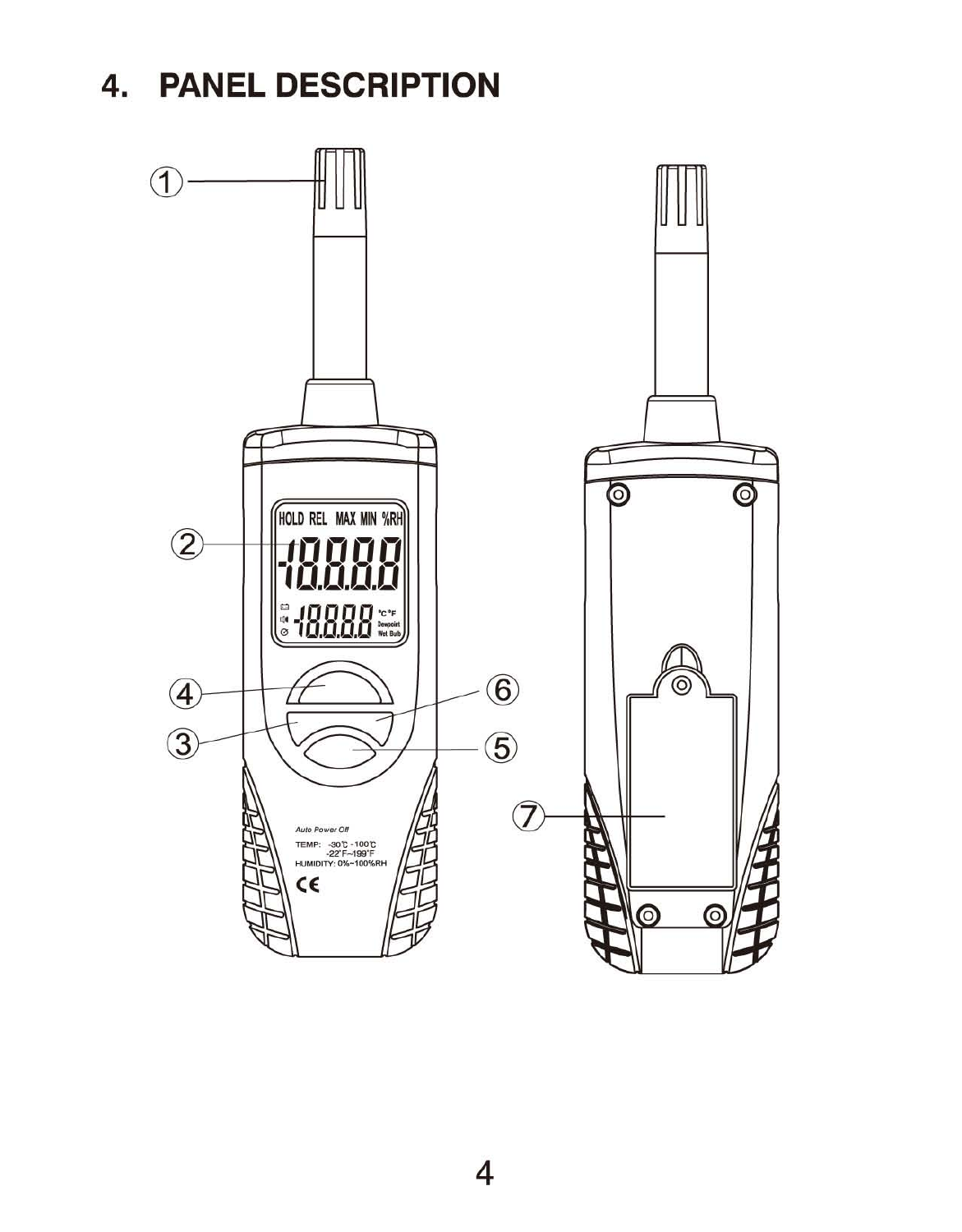- CD Humidity / Air Temperature Probe : Humidity & and Temperature Semiconductor Sensor inside.
- ® LCD Display: 4-1/2 dual digits LCD display with units 01 ·C, T , %RH dew point, wet bulb and low battery "BAT" MIN /MAX HOLD, indication.
- ® MAX} MIN Button: Press MAXIMIN button to enter MAX, MIN Recording mode (manual range only). Select the proper range before selecting MAX MIN to ensure that the MAXIMIN reading will not exceed the testing range. Press once to select MIN. Press again to select MAX. Press and hold the Button for over 2 second to turn off MAX, MIN Recording.
- **(4) F, C, Dew Point, Wbt Select Button: Press T, C, Dew** Point, Wbt select Button 10 enter select 'F, 'C ,Dew Point, Wet Bulb Measurement.
- @ Power ON/OFF Button: Turn the meter power ON/OFF.
- @ HOLD IBacklight Button: Press Holdlbacklighl Button to enter hold function. The reading will be held when Data Hold button is pressed.

Press Hold/backlight Button for over 2 seconds to turn on or off backlight function.

(J) Battery Compartment